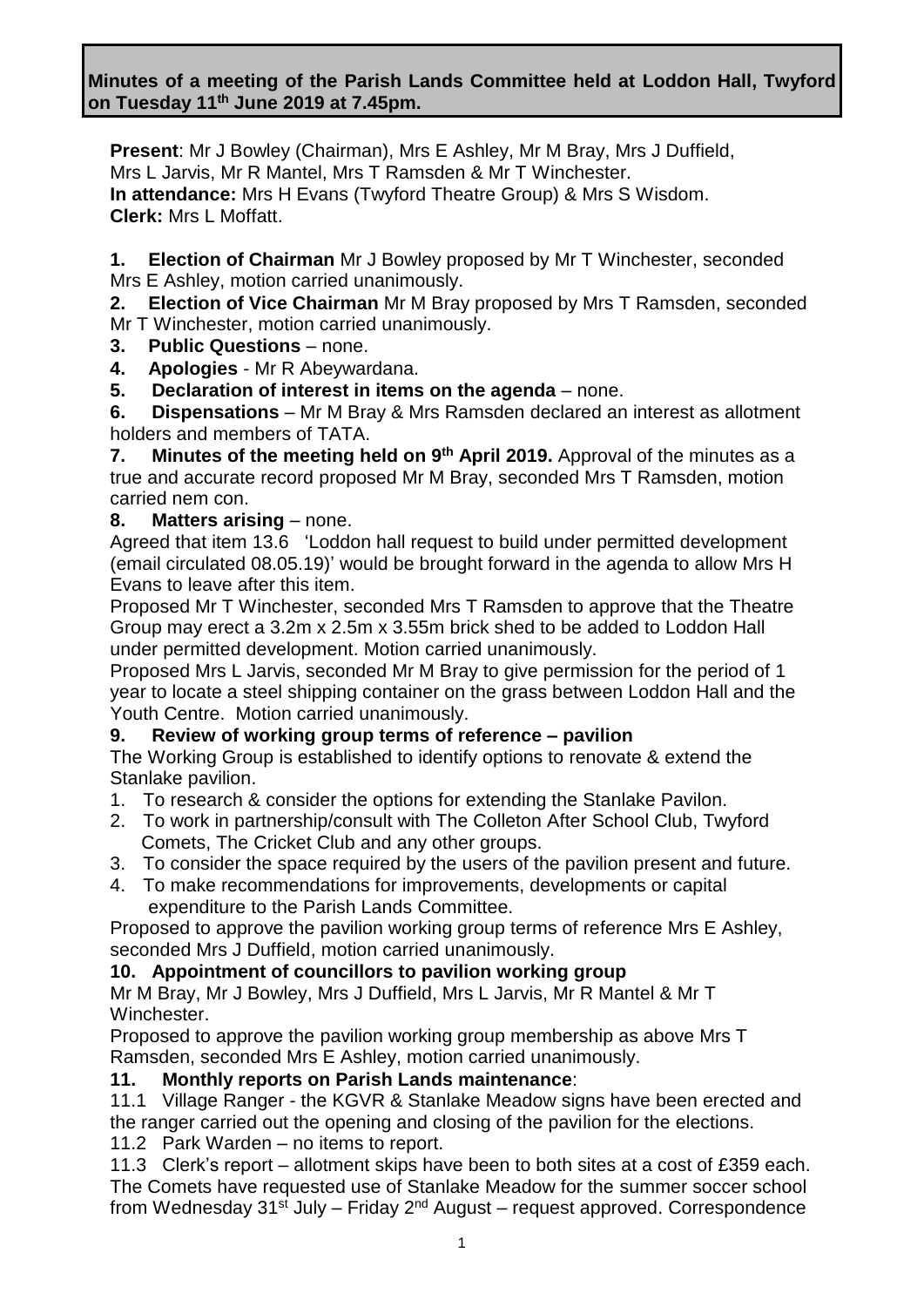has been received from a London Road allotment holder complaining about a neighbouring plot - the allotment holder has been advised of the council's inspection procedure. The pavilion emergency lighting has been completed and a quote is awaited for the smoke detectors. A request from TATA via Mrs Ramsden asked for sight of the London Road allotment deeds.

# **12.0 Allotments.**

12.0.1 To consider creating a series of smaller/starter plots – a suggestion to provide plots for green prescriptions for social and therapeutic reasons. Mr Abeywardana is talking to Twyford surgery about this. Item carried forward. 12.0.2 To consider changing the allotment agreement to make reference to the Councils policies & reference to behaviour to councillors and staff with sanctions. Clerk to draft an agreement.

## **12.1 Hurst Rd.**

12.1.1 Hurst Road plot availability - no plots available

12.1.2 Allotment requests from non-residents and to consider whether they may join the waiting lists. Proposed Mr T Winchester, seconded Mr M Bray to commence a non-resident waiting list however residents continue to take priority. Motion carried unanimously.

12.1.3 Orpington Road resident – complaint about fence, overgrowth and mice. Agreed no action and councillors should refer any further contact by this resident to the clerk.

# **12.2 London Rd.**

12.2.1 London Road plot availability – 2 plots available

12.2.2 Allotment requests from non-residents and to consider whether they may join the waiting lists – see 12.1.2.

12.2.3 TRHA letter – boundary fence & trees/ivy - further quotes and doctors surgery response – carried forward

## **13.0 Millennium Garden, Jubilee Corner, Burial Ground & War Memorial.**

- 13.1 Report on cremations & burials none
- 13.2 Report on memorials Stephen Paul Terry

13.3 Christmas tree 2019 – input from Hurst PC & Golden Cross – clerk to obtain quotes for tree lights.

13.4 Columbarium – 2 further base quotes – to be carried forward

13.5 War memorial grant application – submitted for funding to re-lead the lettering. Application declined.

**14.0 Bell Corner & Polehampton Corner** – no items to report.

## **15.0 King George V Recreation Ground.**

15.1 CCTV – 2 quotes circulated 06.03.19 – 1 further quote – to be carried forward.

Mr M Bray suggested the committee review CCTV signage.

15.2 Parish Lands Management Plan – Mrs T Ramsden to review updates before the next meeting.

15.3 Quote for Longfield Road hedge to be laid – awaiting meeting between the clerk and the hedge layer.

15.4 Loddon Hall bench update - awaiting quote form the contractors.

15.5 Memorial bench installation – completed.

15.6 Loddon hall request to build under permitted development (email circulated 08.05.19) – discussed previously.

15.7 Playground reports and quotes for repairs (link circulated 25.04.19) Carried forward to give councillors time to look at reports.

15.8 Bootcamp request approved – no further correspondence.

15.9 Soil reported to be falling in to the garden of 16, Sycamore Drive from Loddon Hall path – Mr M Bray to contact Stephen Conway to arrange an introduction to the resident and report back.

15.10 Request to hold the Twyford Comets Funday 06.07.19 – approved.